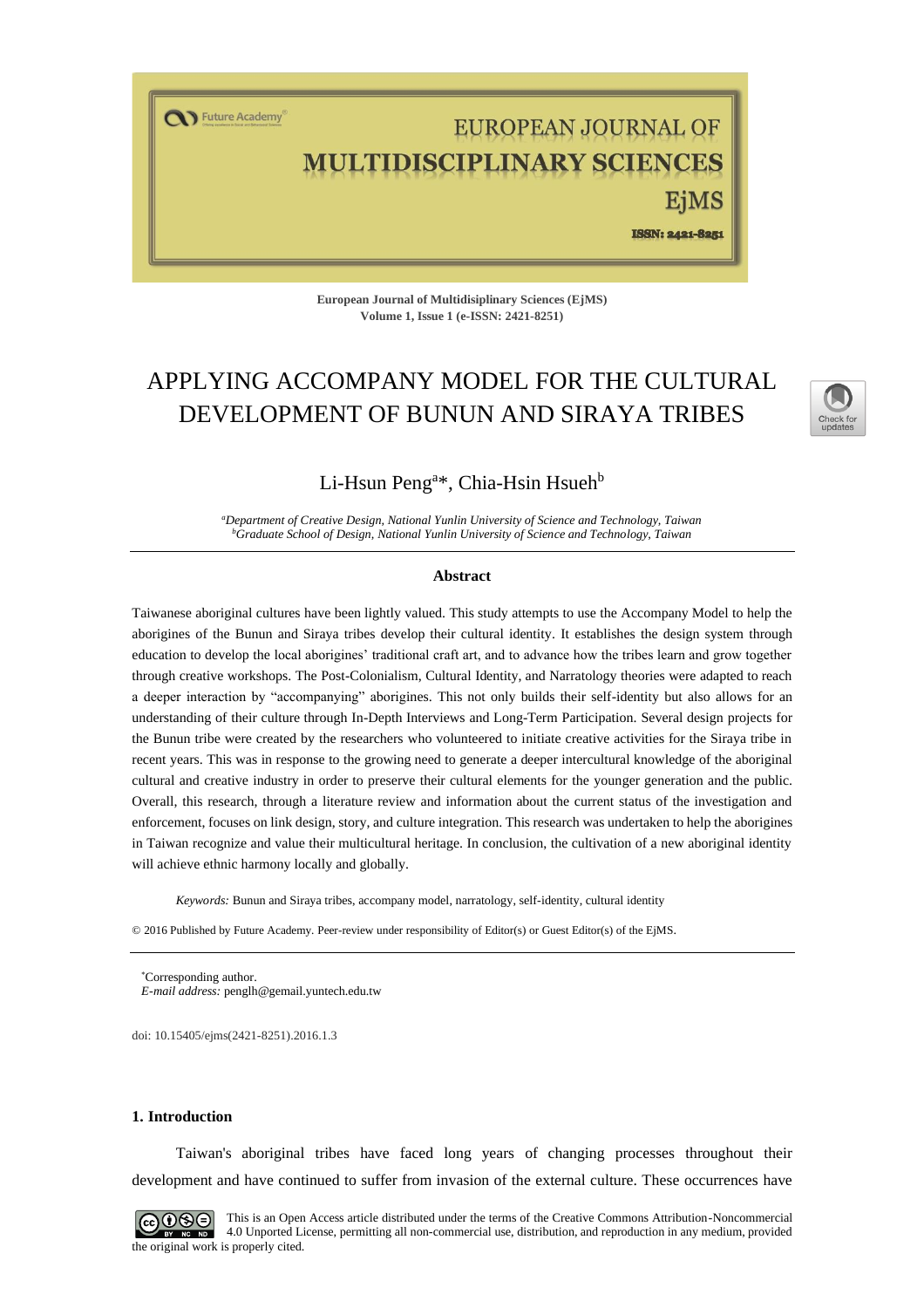#### *[https://doi.org/1](https://doi.org/)0.15405/ejms(2421-8251).2016.1.3 eISSN: 2421-8251 / Corresponding Author: Li-Hsun Peng Selection & Peer-review under responsibility of the Editors*

resulted in assimilation and persecution in terms of the technical loss of the tribes' indigenous culture and self-identity. However, no matter whether the mountain tribes or Pingpu aborigines, their unique cultures still exist in this land. With the current trends of cultural and creative industries in progress, this study suggests that the development and promotion of indigenous culture is important, with the need for its continuation and development. Since we have a common historical background, with a mission of reviving the self-cultural identity, our research team used the Accompany Model to help the aborigines of the Bunun and Siraya tribes develop their cultural identity (Hall & Du Gay, 1996; Pan & Peng, 2011). We established the design system through education to develop the local aborigines' traditional craft and to advance how the tribes learn and grow together through creative workshops.

#### **2. Literature Review**

This study incorporated the Accompany Model for the cultural development of the Bunun and Siraya tribes as the basis for the research.



Figure 1. The Suang-long village of the Bunun tribe (photos by this study)



Figure 2. The Suang-long village of the Bunun tribe (photos by this study)



Figure 3. Siraya tribe's ceremony (photo by this study)

This study, expected to take place from 2015 to 2016, is undergoing more specific plans and implementation strategies, with local and international links to reveal the visual impact, and will inspire creative thinking and the integration of the lifestyle design. It is to be hoped that Taiwan's aborigines'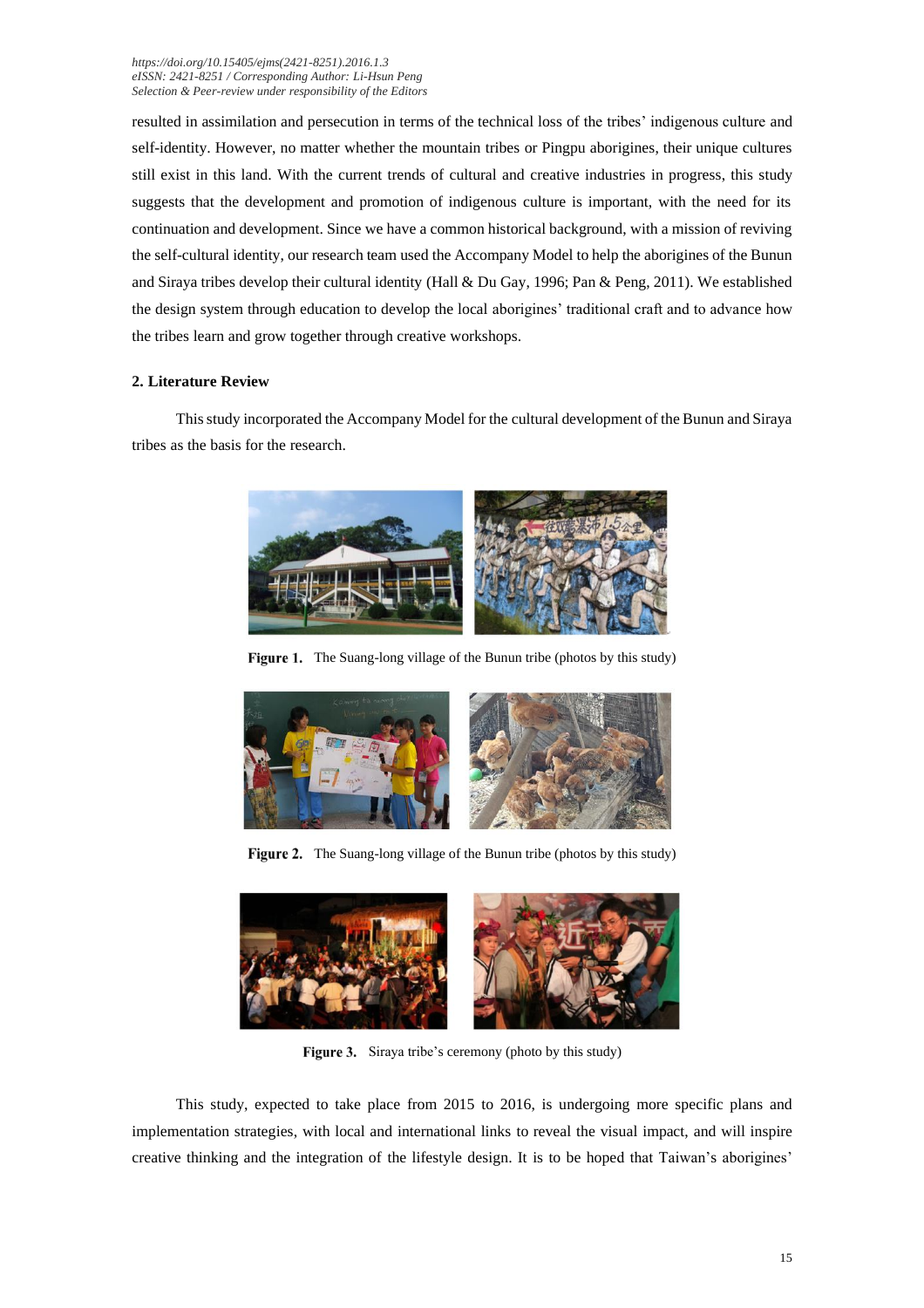#### *eISSN: 2421-8251 Selection & Peer-review under responsibility of the Editors*

unique cultural, can be innovative and demonstrate companionship through the design patterns, as well as convey the charm of the aborigines' cultural stories and implement creative industries.

In this study, we investigated the Suang-long village of the Bunun tribe and the Liou-chong-creek village of the Siraya tribe as the main subjects of the research. We started with cultural development. By using the service design as our mission, we hope that this project could provide assistance to local tribes and assist in innovative design throughout the next three years so as to create a way to accompany the common roots of the tribal residents as a strong backup for the tribal culture and design.

It is hoped that equal partnership between the tribes will be strengthened through interaction with the residents in order to understand the different cultural elements of the tribes. The issue of innovative design involves helping with the development of local culture industries (Peng & Pan, 2013) and to reduce the impact of the cultural phenomenon. The research team will also provide a foreign experience in the aboriginal culture's development in the hopes of providing Taiwanese aboriginal tribes with references to the world and to promote development of the local industry.

#### **3. Research Questions and Purpose**

This study incorporated the following objectives:

Since 2013, our research team has received funding from the Ministry of Science in Taiwan for research using the Accompany Model for the cultural development of the Bunun and Siraya tribes. This led us to investigate cultural and creative development in the local tribes. Our research team continued to keep a close connection with the Bunun and Siraya tribes and to have in-depth interactions with the local culture about its creative development, which gained the trust of the local tribes. The research team had the pleasure and privilege of helping both the Suang-long village of the Bunun tribe, and we found that both villages manifested considerable preservation of their traditional culture. We hope to continue supporting them in terms of agricultural development.



Figure 4. Mind map of this research (designed by this study)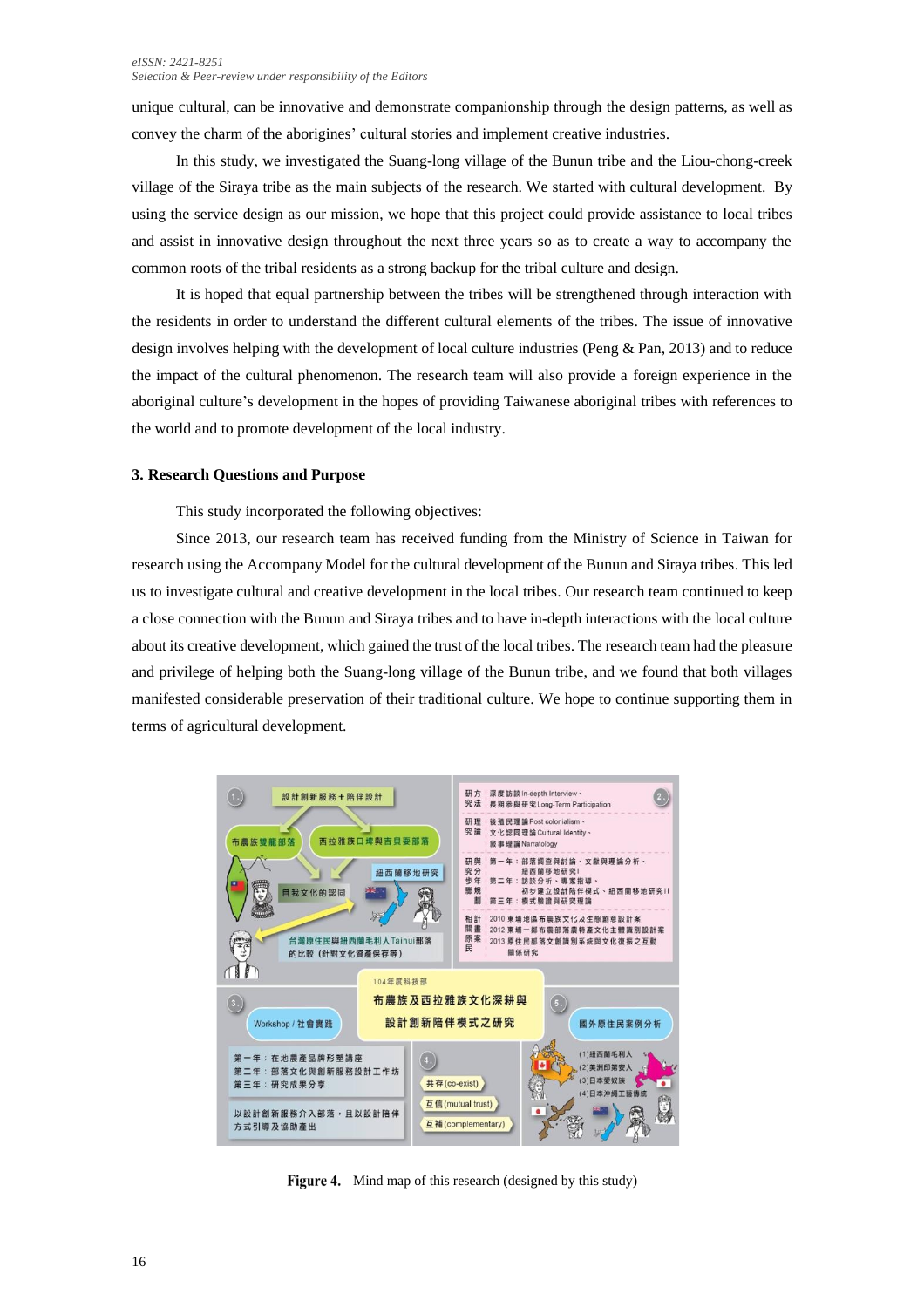The research questions that guided this study are as follows:

- i. The lack of a systematic collection of aborigines' cultural stories led us to sort out the important elements and apply them to the weaving of the new contents.
- ii. We see the difficulties in how the local culture's elements could be applied to the tribes' history, and we hope that the local inhabitants could learn professional skills and, thus, improve their lives. It is our hope to achieve mutual support and enhance the issue of self-sufficiency.
- iii. This research is to assure the self-culture images of the tribes which we accompany. Even though the Suang-long village of the Bunun tribe is officially recognized as an aboriginal tribe, its unique cultural value has not been highlighted yet. However, the Liou-chong-creek village of the Siraya tribe is still not recognized by the Taiwanese government. Hence, their traditional rituals and culture are completely in reservations. Therefore, we need to encourage companionship of the tribes as the Taiwan's particularity, in order to develop their potential cultural powers.

#### **4. Research Methods**

In this research, the long-term plan to follow up with a longitudinal study will be applied. This project adopts the longitudinal study, which has the following advantages: it can be a more complete study in terms of the development process and the growth of the key components of the turning point—not only for the early effects observed in terms of stability issues, the role of research and development, and so on, but also to further investigate the case study. The execution of this project's research methods includes field research and an in-depth interview, which are detailed below:

#### *4.1. Field Research*

Huang (2010) points out that the main practice of anthropology may precede field research since many schools borrow methods from field research to collect and study data. These can also be called field trips, but for the collection of raw data and summary description of the terms, its field of application covers archeology, environmental science, geology, geomorphology, geophysics, folklore, biology, ecology and others in the fields of natural or social sciences. In this research, the results can help us better understand the people, space, and relationship with the environment.

#### *4.2. In-Depth Interviews*

Wan (2004) points out that the interview is a tool to collect information so researchers can understand in depth the ideas of the respondents. Zuan et al. (2006) also stresses that the interview is based on a specific premise - to visit others and, by way of talking, get the respondents' viewpoints on specific issues. The difference between interviews and everyday conversation is that interviews must have a clear purpose and be controlled in order to obtain the desired information. In terms of the overall structure of the classification, interviews can be divided into three phases: structured interviews, semi-structured interviews, and non-structured interviews.

#### **5. Analysis of the Cultural Aspects of the Bunun and Siraya Tribes**

The traditional culture and custom of aborigines have their unique aspects. However, due to the impact of modern civilization, they have been neglected for a long time. As we know, the traditional culture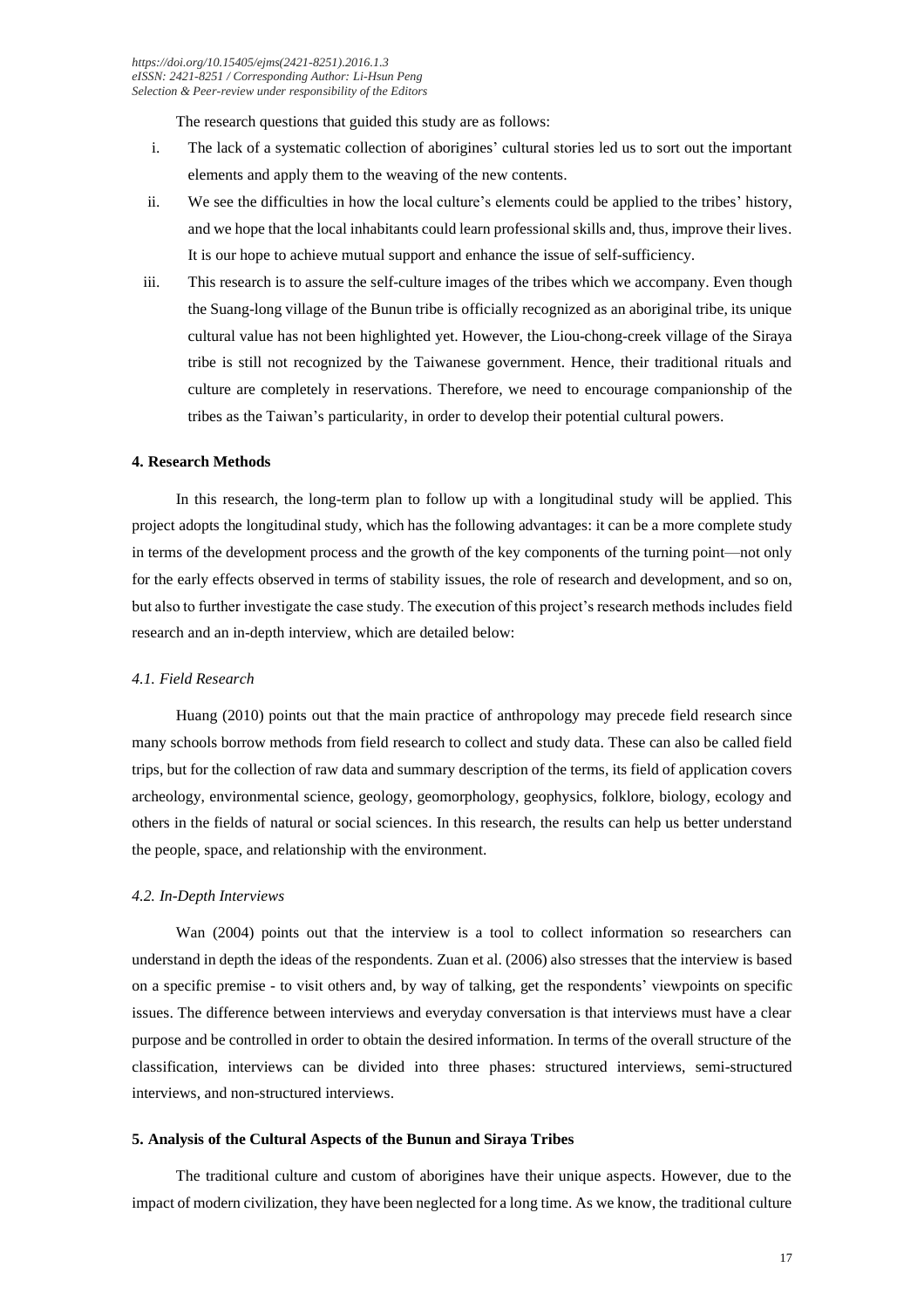#### *eISSN: 2421-8251 Selection & Peer-review under responsibility of the Editors*

of aborigines is an important historical asset of Taiwan. It also implies a special meaning and value in the exploration of the native history of Taiwan. Bearing a tremendous research interest in Taiwan's visual culture, we have witnessed Taiwan's unique cultural diversity and its national resilience.

We have recently practiced several design projects for the Tong-Pu 1 site of the Bunun tribe. Also, we volunteered to participate in several cultural and creative activities for the Siraya tribe in recent years. While participating in those events, we deeply perceived the growing need to generate a deeper intercultural knowledge and a broader intercultural competence in response to the aboriginal cultural and creative industry. Therefore, this study attempts to establish I-SI-NGAN of the Bunun tribe, the KOU-BEI and KA-BUA SUA villages of Siraya tribe by carrying out a cultural identity system design to gain self-identity. It is our hope to preserve their cultural elements for the younger generation and the public.

"Research and Development of Accompany Model on Bunun and Siraya's Tribes Incorporating with Design Innovations" is an attempt to assist I-SI-NGAN of the Bunun tribe in Sinyi Township, Nantou, the KOU-BEI and KA-BUA SUA villages of the Siraya tribe in Tainan by establishing a wonderland and reproducing their unique culture. It hopes to attain the following goals:

(1) To create a private brand and identity system design to develop aborigines' traditional skills and craft art.

(2) To adopt Post-Colonialism, Cultural Identity, and Narratology theories to achieve a deeper interaction by "accompanying" aborigines. This not only builds their self-identity but also creates an understanding of their culture through In-depth Interviews and Long-term Participation (Wang, 1999).

(3) To advance the ways in which the tribes learn from each other and grow together through workshops in the future.

(4) Through a literature review and field research, we hope to understand the aborigines' lifestyle, tradition, and innovation in culture as important bases for sustainable development.

(5) Through long-term participant observation and Participatory Design, cooperating with the tribes in agricultural development and cultural and creative industries, we hope to identify the unique tribal cultural values and assist in preserving ethnic cultural heritage.

#### **6. Conclusions and Recommendations**

In this study, we have conducted our investigation using Narratology as a theory. The main purpose is to explore the possibility of establishing a new narrative about marketing practices. We hope to follow up on the recovery of local stories so that the narrative can deepen the cultural context and create a touching story of the local brand. It is to be hoped that the aborigines' credible and convincing stories could prompt self-confidence and speak loudly of their own Austronesian heritage. Overall, this research, through a literature review and the current status of investigation and enforcement, focuses on linking design, story, and culture integration. We hope that this research will help the aborigines in Taiwan recognize and value their multicultural heritage. The cultivation of the aboriginal identity will contribute to and sustain ethnic harmony locally and globally.

#### **Acknowledgements**

The author(s) declare that there is no conflict of interest.